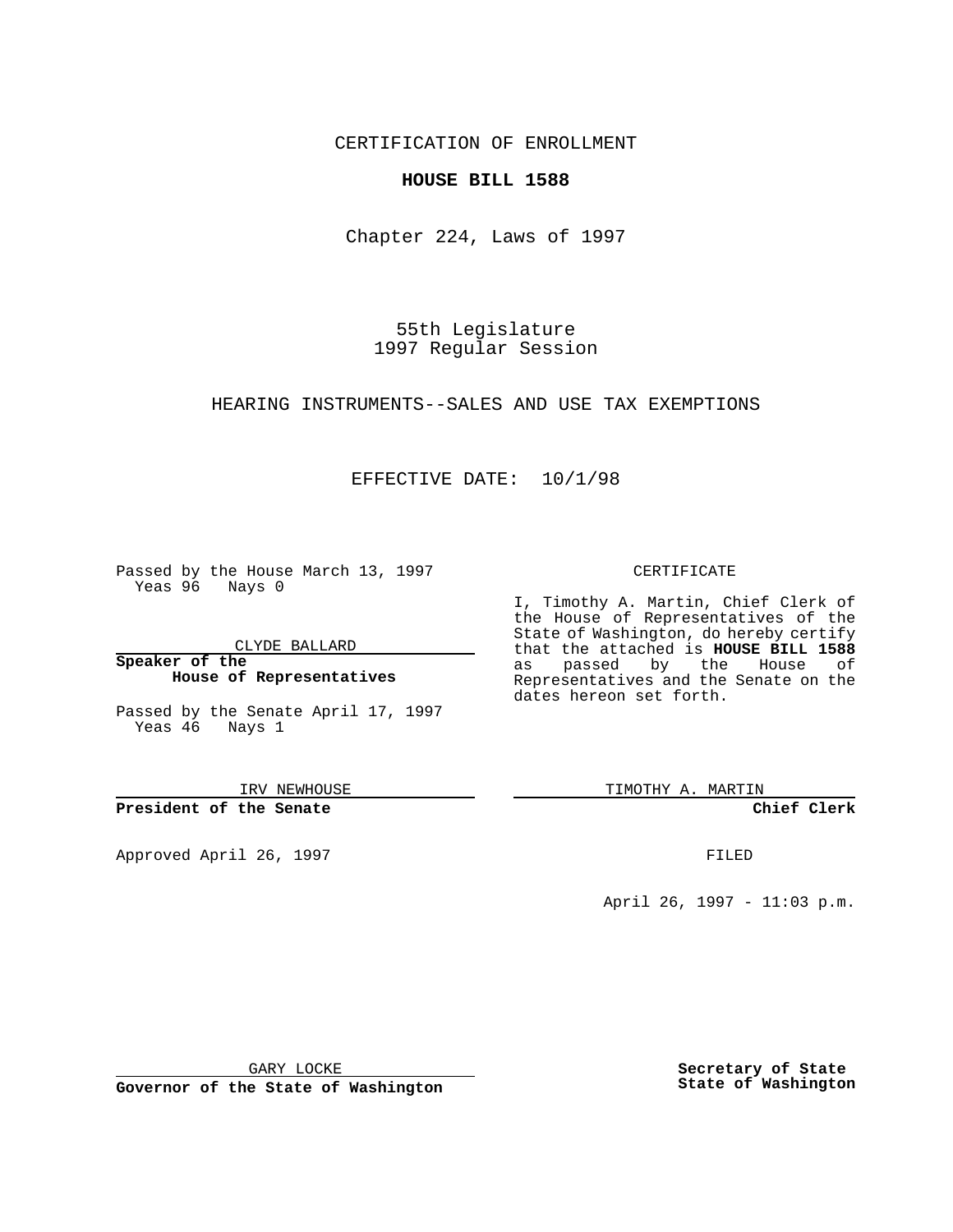# **HOUSE BILL 1588** \_\_\_\_\_\_\_\_\_\_\_\_\_\_\_\_\_\_\_\_\_\_\_\_\_\_\_\_\_\_\_\_\_\_\_\_\_\_\_\_\_\_\_\_\_\_\_

\_\_\_\_\_\_\_\_\_\_\_\_\_\_\_\_\_\_\_\_\_\_\_\_\_\_\_\_\_\_\_\_\_\_\_\_\_\_\_\_\_\_\_\_\_\_\_

Passed Legislature - 1997 Regular Session

#### **State of Washington 55th Legislature 1997 Regular Session**

**By** Representatives Mulliken, Dickerson, Kastama, Thompson, Boldt, Clements, Romero, Mason, Conway, Blalock, Hatfield, Scott, O'Brien, Costa, Ogden, Dunn, Kessler, Kenney and Cooper

Read first time 01/31/97. Referred to Committee on Finance.

1 AN ACT Relating to tax exemptions for hearing instruments; amending 2 RCW 82.08.0283 and 82.12.0277; and providing an effective date.

3 BE IT ENACTED BY THE LEGISLATURE OF THE STATE OF WASHINGTON:

4 **Sec. 1.** RCW 82.08.0283 and 1996 c 162 s 1 are each amended to read 5 as follows:

6 The tax levied by RCW 82.08.020 shall not apply to sales of 7 insulin; prosthetic ((and)) devices; orthotic devices prescribed for an 8 individual by a person licensed under chapters 18.25, 18.57, or 18.71 9 RCW ((or)); hearing instruments dispensed or fitted by a person 10 licensed or certified under chapter 18.35 RCW; medicines of mineral, 11 animal, and botanical origin prescribed, administered, dispensed, or 12 used in the treatment of an individual by a person licensed under 13 chapter 18.36A RCW; ostomic items; and medically prescribed oxygen( $(-$ 14 For the purposes of this section, "medically prescribed oxygen" 15 includes, but is not limited to, sale or rental of)), including, but 16 not limited to, oxygen concentrator systems, oxygen enricher systems, 17 liquid oxygen systems, and gaseous, bottled oxygen systems ((to)) 18 <u>prescribed for</u> an individual ((under a prescription issued)) by a 19 person licensed under chapter 18.57 or 18.71 RCW for use in the medical